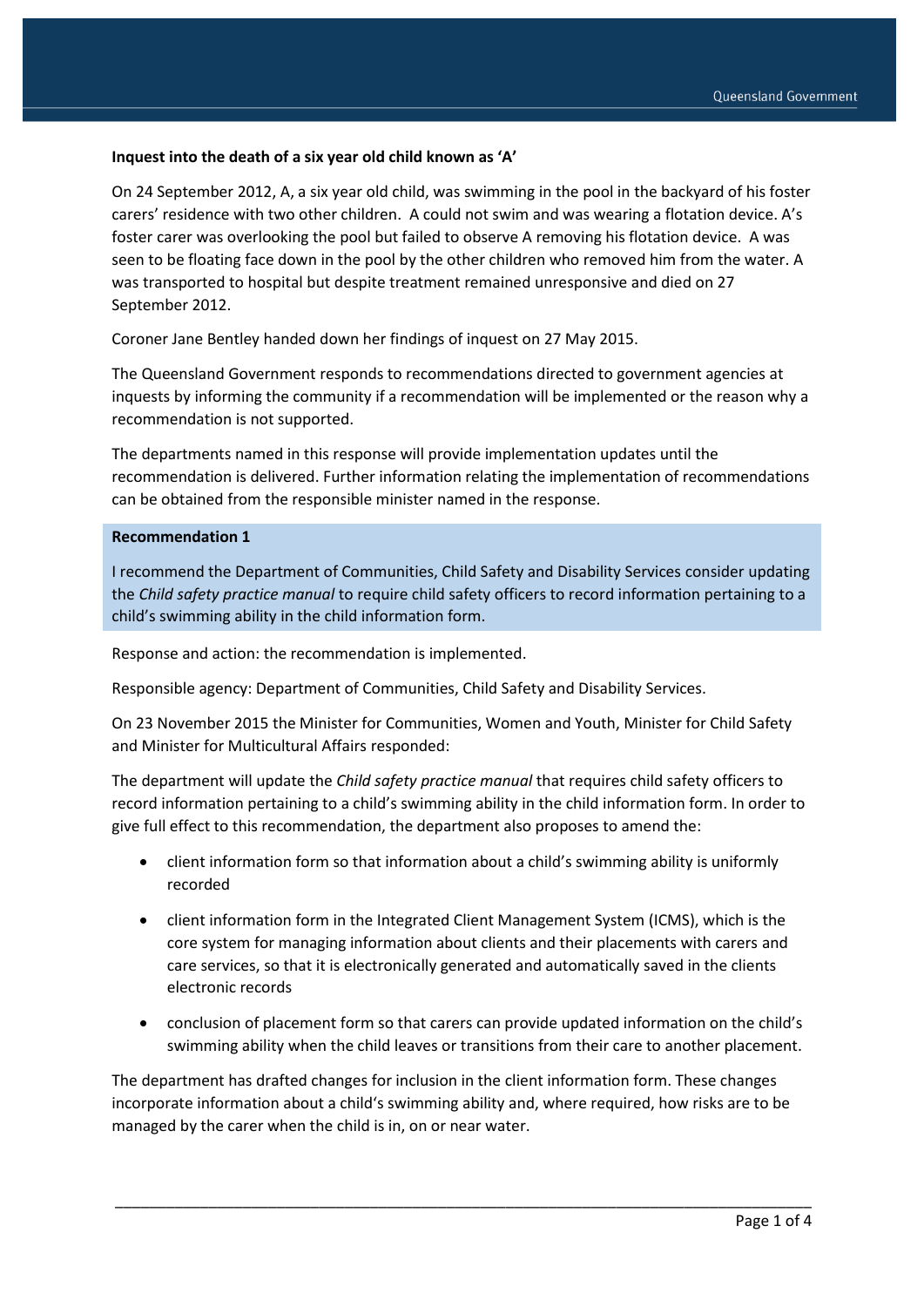An electronic version of the amended child information form will be developed and tested prior to being available for use by child safety officers, then uploaded onto the ICMS.

The conclusion of placement form will be amended and published in the *Child safety practice manual* to enable access by departmental staff and on the department's website under 'foster care', for easy access by foster and kinship care services and foster carers.

Amendments to the *Child safety practice manual* will be made when the new client information form has been integrated into ICMS, which is expected at the end of 2015.

# **On 29 June 2016 the Minister for Communities, Women and Youth, Minister for Child Safety and Minister for Multicultural Affairs responded:**

The department updated the *Child safety practice manual* to require child safety officers to record information pertaining to a child's swimming ability in the child information form. In order to give full effect to this recommendation, the department has also amended the:

- child information form, so that information about a child's swimming ability is uniformly recorded
- conclusion of placement form, so that carers can provide updated information on the child's swimming ability when the child leaves or transitions from their care to another placement.

The department also proposes to upload the child information form in the integrated ICMS, which is the core system for managing information about clients and their placements with carers and care services, so that it is electronically generated and automatically saved in the client's electronic records.

An electronic version of the amended child information form will be developed and tested prior to being available for use by child safety officers, then uploaded onto the ICMS.

## **Recommendation 2**

I recommend the Department of Communities, Child Safety and Disability Services consider providing training to all child safety officers in relation to the identification of water hazards, water safety and appropriate levels of supervision of children around water hazards.

Response and action: the recommendation is implemented.

Responsible agency: Department of Communities, Child Safety and Disability Services.

On 23 November 2015 the Minister for Communities, Women and Youth, Minister for Child Safety and Minister for Multicultural Affairs responded:

The department is exploring options with industry leaders with expertise in water safety and injury prevention to ensure the response appropriately meets the requirements of this recommendation.

# **On 29 June 2016 the Minister for Communities, Women and Youth, Minister for Child Safety and Minister for Multicultural Affairs responded:**

The department collaborated with an industry leader in water safety to develop an online training resource for child safety officers to raise their awareness of water safety dangers. This training module was released on 1 April 2016.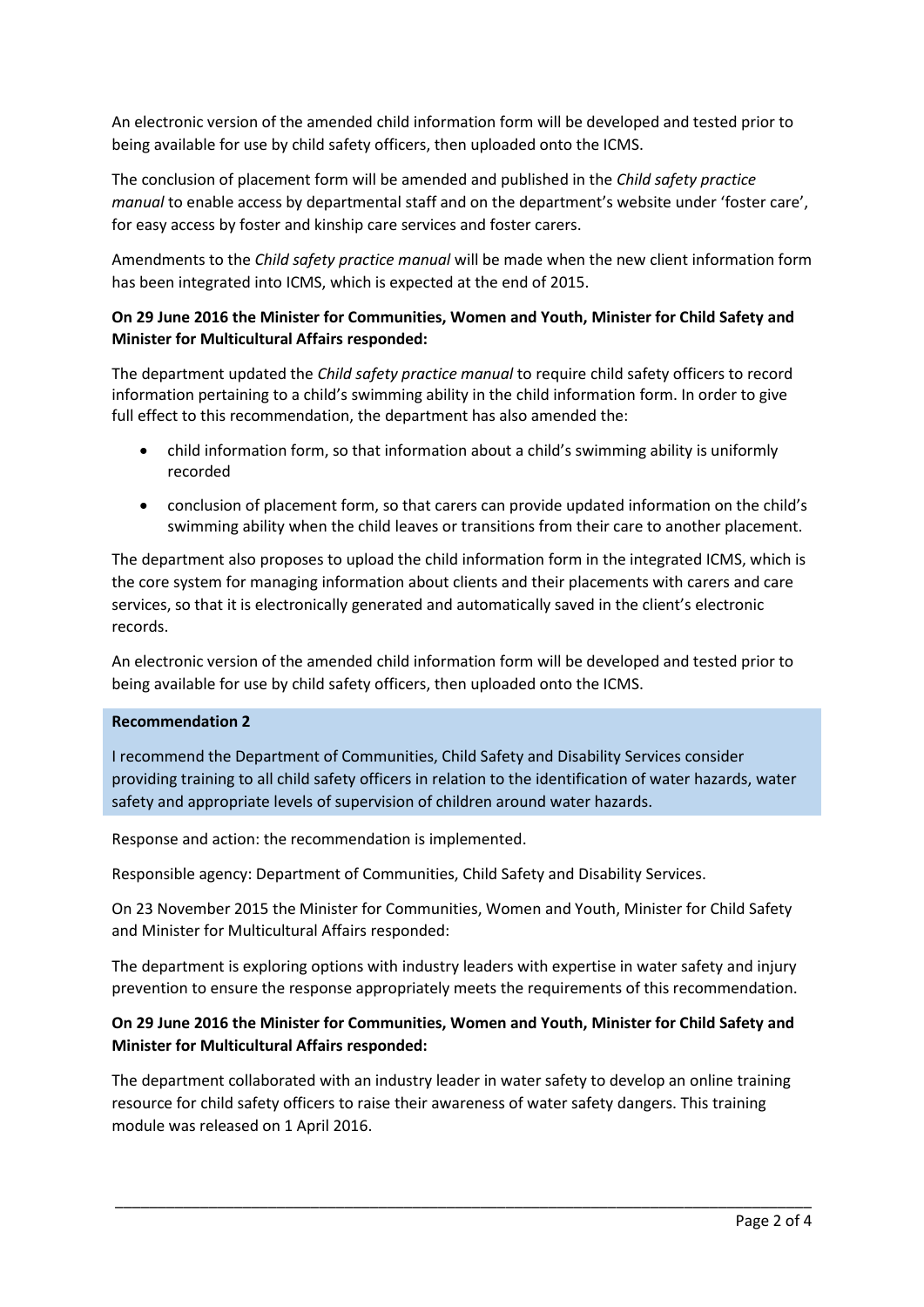Consideration is being given to whether this module will be *mandatory* for all child safety officers to complete or *highly desirable*.

# **On 23 December 2016, the Minister for Communities, Women and Youth and Minister for Child Safety and Minister for the Prevention of Domestic and Family Violence responded:**

This module has been made mandatory to complete for child safety officers, child safety support officers, child safety team leaders and staff within placement services units.

## **Recommendation 3**

I recommend the Department of Communities, Child Safety and Disability Services consider requiring all foster care agencies to provide support workers and foster carers with training on the identification of water hazards, water safety and appropriate levels of supervision of children around water hazards.

Response and action: the recommendation is implemented.

Responsible agency: Department of Communities, Child Safety and Disability Services.

On 23 November 2015 the Minister for Communities, Women and Youth, Minister for Child Safety and Minister for Multicultural Affairs responded:

This recommendation is linked to the training that will be provided for child safety officers under recommendation two. The department has made initial contact with Foster Care Queensland who will work with the department to further progress this recommendation.

# **On 29 June 2016 the Minister for Communities, Women and Youth, Minister for Child Safety and Minister for Multicultural Affairs responded:**

The training developed for child safety officers under recommendation 2 is being adapted for use by foster and kinship carers to support consistency of practice between the department and carers. The draft training module will be provided to Foster Care Queensland and a selection of foster care support services for feedback prior to finalisation.

Training module to be drafted and feedback to be sought from relevant stakeholders.

The modules will be uploaded to department's care training web page by 30 June 2016.

# **On 23 December 2016, the Minister for Communities, Women and Youth and Minister for Child Safety and Minister for the Prevention of Domestic and Family Violence responded:**

The Water Safety Awareness package for carers has been completed. The [training material](https://www.communities.qld.gov.au/childsafety/foster-kinship-care/carer-training/foster-carer-training/water-safety-carers) is available online at for direct access by foster and kinship care services and placement service units for their on-delivery to foster and kinship carer support staff and carers.

The department will consider the feasibility of mandating the training for all foster and kinship carers and staff within funded foster and kinship care services.

## **On 13 July 2017, the Minister for Communities, Women and Youth and Minister for Child Safety and Minister for the Prevention of Domestic and Family Violence responded:**

The Water Safety Awareness package now forms part of the department's foster and kinship carer training package.